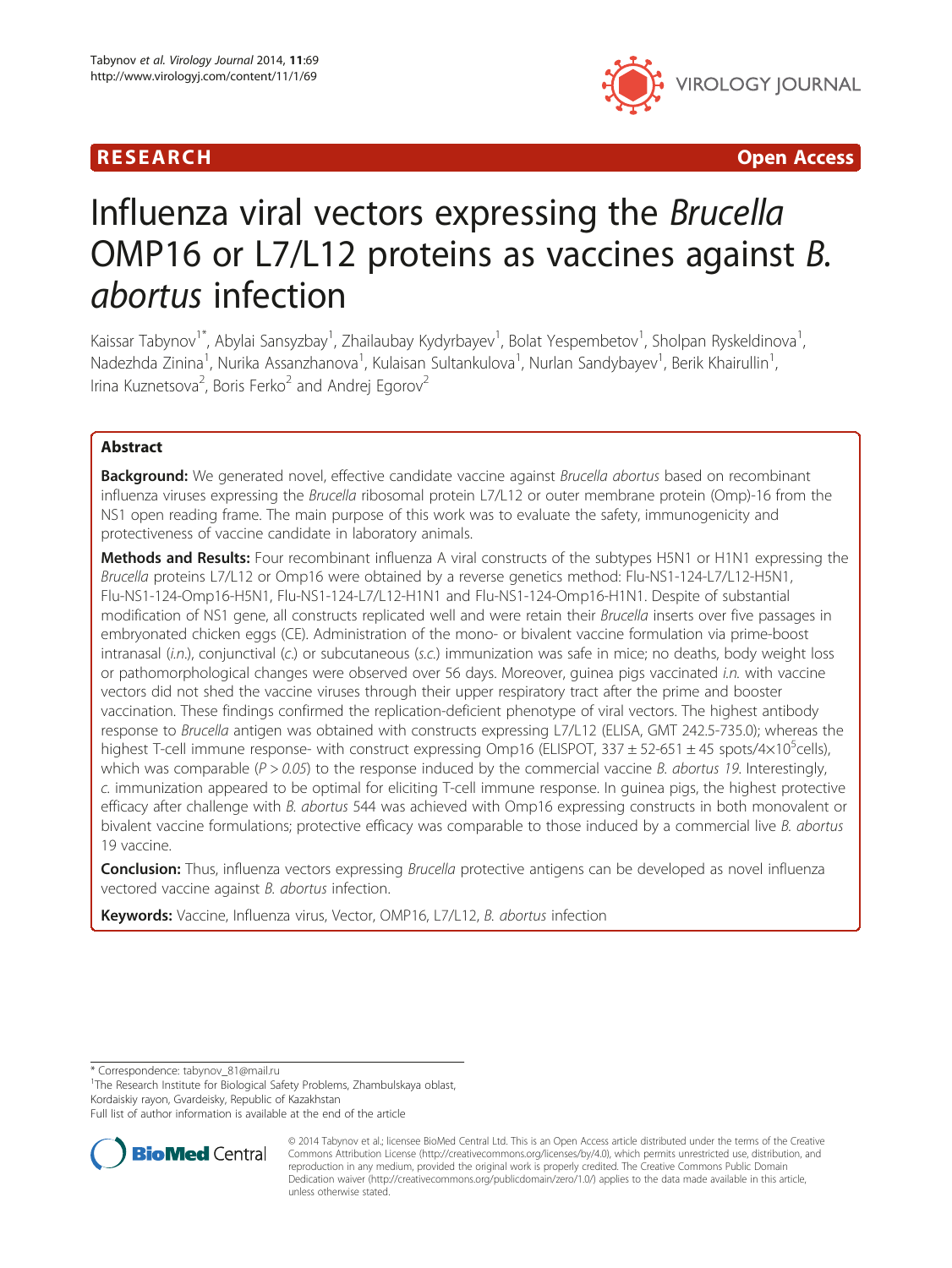#### Background

Brucella abortus is a facultative intracellular pathogen capable of infecting and causing disease in both domestic animals and humans [[1\]](#page-11-0). At present, brucellosis among cattle is prevented using live attenuated vaccines from the strains B. abortus 19 or RB51. These vaccines possess a high immunogenic effectiveness, but have a number of serious disadvantages, primarily related to their ability to induce abortion in pregnant cows, secretion of the vaccine strain into the milk of vaccinated animals when they are used in adult cattle and the difficulty of differentiating between vaccinated animals and infected animals (only a concern for the B. abortus 19) [\[2](#page-11-0)]. Furthermore, both strains can cause systemic brucellosis in humans [\[3](#page-11-0)].

Given that B. abortus is an intracellular pathogen, the main criterion for new candidate vaccines is their ability to elicit a cellular immune response in animals. It is well recognized that the two key components of the protective reaction in infected animals are the formation of Th1 CD4<sup>+</sup> lymphocytes secreting interferon-gamma (IFN-γ), a critical cytokine which is required to regulate the antibrucellosis activity of macrophages  $[4]$  $[4]$ , and CD8<sup>+</sup> T lymphocytes that lyse Brucella-infected cells [\[5](#page-11-0)].

Attempts by various research groups to elicit effective Th1 CD4<sup>+</sup> and CD8<sup>+</sup> T cell anti-brucellosis immune responses have resulted in the development of subunit (recombinant protein) vaccines [[6-14\]](#page-11-0) and DNA vaccines [[15-20](#page-11-0)], however in terms of protective efficacy, subunit and DNA vaccines are still inferior to commercial live attenuated vaccines.

An alternative strategy for the development of safe and effective brucellosis vaccines is the use of live genetically-modified vectors, i.e., non-pathogenic microorganisms (bacteria and viruses) that express a Brucella antigen. To date, Escherichia coli [[21](#page-11-0)], Salmonella enterica [\[22](#page-12-0)], Ochrobactrum anthropi [\[23\]](#page-12-0) and Semliki Forest virus (SFV) [\[24](#page-12-0)] have been used as vectors for expressing Brucella proteins in vivo. It has been shown that the tested bacterial (intracellular) and viral vectors are capable of infecting a wide range of cell types and expressing Brucella antigens within the infected cells. Furthermore, in all cases, Th1  $CD4^+$  and  $CD8^+$  T-cell anti-brucellosis immune responses were elicited in immunized animals [\[21](#page-11-0)-[24\]](#page-12-0).

In view of the positive results obtained using live viral vectors and the practical advantages of the reverse genetics method, which enables genetic manipulation of RNAcontaining viruses [\[25,26\]](#page-12-0), we propose that recombinant influenza A viruses expressing the Brucella L7/L12 or Omp16 proteins may potentially represent a novel candidate vector vaccine against brucellosis. According to published data, L7/L12 ribosomal protein and Omp16 are immunodominant B. abortus proteins that elicit a

cellular immune response (Th1 and  $CD8<sup>+</sup>$  T cells) [[8](#page-11-0)-[10,13,14,16,20,](#page-11-0)[22](#page-12-0)]. The influenza A virus contains a segmented genome consisting of eight negative-strand RNA fragments. Of these, the smallest fragment (NS), encoding two proteins: viral nonstructural protein (NS1) and nuclear export protein (Nep), is convenient target for genetic manipulation since NS1 is able to tolerate foreign sequences exceeding its own length [[27](#page-12-0)]. Thus, the ORF of NS1 was used for inserting Brucella sequences in this study. The А/ Puerto Rico/8/34 (H1N1) strain was used as the backbone for obtaining influenza A virus vectors expressing Brucella L7/L12 or Omp16 sequences in a form of fusion proteins with N- terminal 124 amino acid residues of NS1.

The mouse is the animal model most extensively used to study chronic infection caused by Brucella spp. [\[28](#page-12-0)]. Therefore, there are several reports of experimental work employing other laboratory animals are susceptible to experimental infection with Brucella spp. Guinea pigs are probably the most susceptible laboratory animal species to Brucella infection. Guinea pigs inoculated subcutaneously with infectious doses of B. abortus develop a persistent bacteremia for 6 weeks after infection, whereas the attenuated *B. abortus* S19 is cleared from the blood at one week after infection [\[29](#page-12-0)]. Therefore, the guinea pig model may be considered valuable for the evaluation of candidate vaccine strains [\[11](#page-11-0)]. All classic Brucella species were pathogenic for guinea pigs [\[28](#page-12-0)]. Accordingly, as the animal model for evaluating the protectiveness of our vaccine candidates we used guinea pigs.

In this work, we demonstrate that our novel recombinant Influenza Viruses expressing the Brucella proteins L7/L12 or Omp16, and combinations of thereof (bivalent vaccine formulation) elicited a T-cell immune response in mice after a prime-boost immunization regime via various immunization routes, and also provided guinea pigs with a high degree of protection against the virulent strain B. abortus 544, which was comparable to that offered by a commercial live vaccine produced from B. abortus 19.

#### Results

## Recombinant influenza A viruses expressing B. abortus proteins L7/L12 or Omp16

Four recombinant influenza A viral constructs of the subtypes H5N1 or H1N1 expressing the *Brucella* proteins L7/L12 or Omp16 were obtained by a reverse genetics method: Flu-NS1-124-L7/L12-H5N1, Flu-NS1-124- Omp16-H5N1, Flu-NS1-124-L7/L12-H1N1 and Flu-NS1- 124-Omp16-H1N1. All of the viral constructs replicated well in embryonated chicken eggs (CE). It should be noted that during the initial passages in CE, the viral constructs had low infection and hemagglutination titers; however, as the number of passages increased, the titers also increased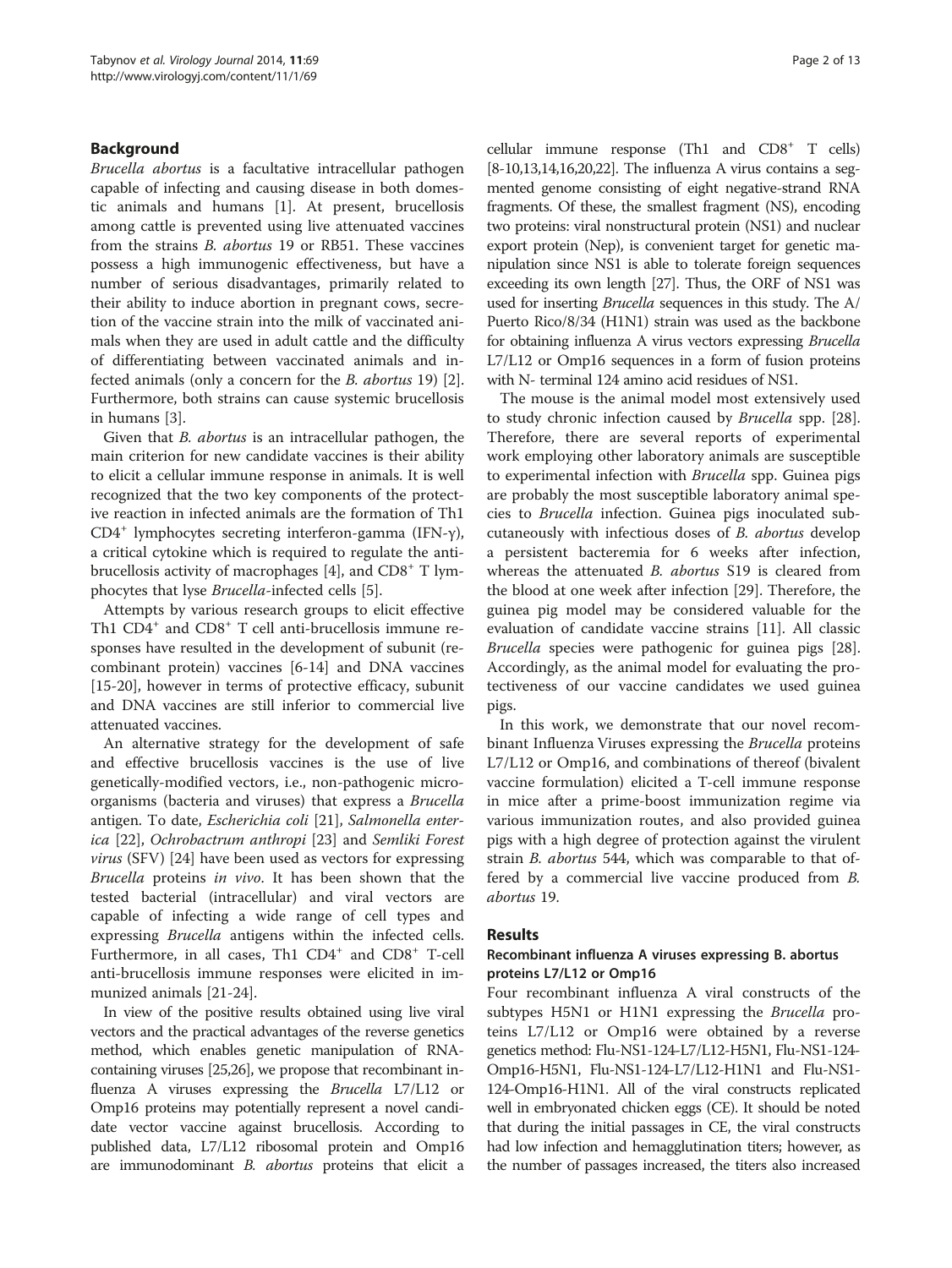(Table 1). By the fifth passage, the infectious titers of the viral constructs ranged from  $7.95 \pm 0.22$  to  $9.2 \pm 0.14$  Log<sub>10</sub>  $EID_{50}/ml$ . Examination of the NS1 gene by RT-PCR confirmed that all of the viral constructs retained their Brucella inserts in CE over 5 passages (Figure [1A](#page-3-0)). The sizes of the NS1 genes of the viral constructs containing Brucella proteins L7/L12 or Omp16 corresponded to the size of that amplified from the control pHW plasmids (1110 and 1242 bp, respectively). These results were confirmed by the sequencing data, which showed that the nucleotide sequences of the NS1 gene of all of the viral constructs corresponded to the Brucella proteins L7/L12 or Omp16 (data not shown). Western blotting (Figure [1B](#page-3-0)) demonstrated that the fusion proteins NS1-L7/L12 and NS1-Omp16, with molecular masses of approximately 27 kDa and 33 kDa, respectively, were correctly expressed in CE infected with the viral constructs.

## Safety in mice

The safety or degree of attenuation of the viral constructs was determined in mice using three routes of administration, according to the methodology described in the [Methods](#page-7-0) section. No animals in any group died during the entire observation period. The overall condition of the animals in the experimental and control groups was identical, in terms of physical activity, appetite and outward appearance.

Analysis of weight changes in the mice over 28 days after the prime or boost vaccinations showed an increase in the animals' body weight, regardless of the type of viral construct or route of administration (data not shown). Mice in the experimental groups showed a similar increase in body weight (about 3.9-4.8 g or 23.6- 29.0%) to the control group (4.7 g or 29.1%) by the end of the observation period.

Morphological and histological examinations of mouse organs (heart, lungs, liver, kidneys and spleen) 5 days after the prime or boost vaccinations revealed an absence of macro- and microscopic pathological changes (data not shown).

## Evaluation of virus shedding from upper-respiratory tract of the vaccinated guinea pigs

Titration results of nasal fluids in CE revealed that all guinea pigs vaccinated with mono and bivalent vaccine formulation by intranasal  $(i.n.)$  method did not shed the vaccine viruses through the upper respiratory tract in an observation period of 7 days after the prime and booster vaccination (data not shown).

## Antibody response against the Brucella L7/L12 and Omp16 proteins in immunized mice

Blood samples were collected from mice of the experimental and control groups 28 days after the prime (D 28) and boost (D 56) immunizations to detect antibodies against L7/L12 and Omp16 using an enzyme-linked immunosorbent assay (ELISA). Single immunization with the mono- and bivalent vaccine formulations Flu-NS1- 124-L7/L12-H5N1 and Flu-NS1-124-Omp16-H5N1 did not elicit significant  $(P > 0.05)$  *Brucella* antibody titers (Figure [2](#page-3-0)). L7/L12 and Omp16-specific IgG, of  $52.7 \pm$ 10.7 and  $40.0 \pm 6.4$ , respectively were observed only in one group of animals immunized by conjunctival  $(c.)$ method with the bivalent vaccine formulation. In contrast to experimental mice, mice of the positive control group vaccinated once with B. abortus 19 developed at study day 28 a significant ( $P < 0.0001$ ) L7/L12-specific IgG response  $(2048 \pm 313)$ , but no Omp16-specific IgG.

An increase in the geometric mean titer (GMT) of antibodies against L7/L12 (9.3 –18.5-fold) and Omp16 (1.5-3.6-fold) for all tested routes of administration was observed after the booster vaccination in the experimental groups of mice immunized with the mono- and bivalent vaccine formulations. However, the most significant  $(P < 0.05 - 0.01)$  increase in the GMT of *Brucella* antibodies after the booster vaccination was primarily observed in the groups of c. immunized mice. A slight decrease  $(P > 0.24)$  of L7/L12-specifc IgG  $(1536 \pm 256)$ was determined on day 56 in mice vaccinated once with B. abortus 19 when compared with the data at day 28 after immunization. It should be noted that antibody titers against L7/L12 in animals from experimental and positive control groups within the specified period of vaccination had no significant  $(P > 0.05)$  difference (except for the group of mice vaccinated  $i.n.$  with monovalent viral construct  $Flu-NS1-124-L7/L12$ ,  $P < 0.01$ ).

## Evaluation of the T-cell immune response elicited by the viral constructs

The degree of *Brucella*-specific cellular immunity induced in mice by the mono- and bivalent vaccine formulations expressing the L7/L12 or Omp16 proteins via different routes

Table 1 Infection and hemagglutination titers for the viral constructs during passage in chicken embryos (CE)

| Passage level/    | Infection (Log <sub>10</sub> EID <sub>50</sub> /ml) /hemagglutination titer |                        |                         |                        |  |  |
|-------------------|-----------------------------------------------------------------------------|------------------------|-------------------------|------------------------|--|--|
| biological system | Flu-NS1-124-L7/L12-H5N1                                                     | Flu-NS1-124-Omp16-H5N1 | Flu-NS1-124-L7/L12-H1N1 | Flu-NS1-124-Omp16-H1N1 |  |  |
| 1/CE              | $7.28 \pm 0.3/1:128$                                                        | $6.82 \pm 0.14/1:16$   | $4.45 \pm 0.14/1:128$   | $4.2 \pm 0.08/1:4$     |  |  |
| 3/CE              | $8.78 \pm 0.14/1:256$                                                       | $7.95 \pm 0.14/1:256$  | $7.95 + 0.22/1:128$     | $6.95 \pm 0.14/1:256$  |  |  |
| 5/CE              | $8.95 + 0.22/1:512$                                                         | $8.45 \pm 0.08/1:512$  | $9.2 + 0.14/1:512$      | $7.95 \pm 0.22/1:256$  |  |  |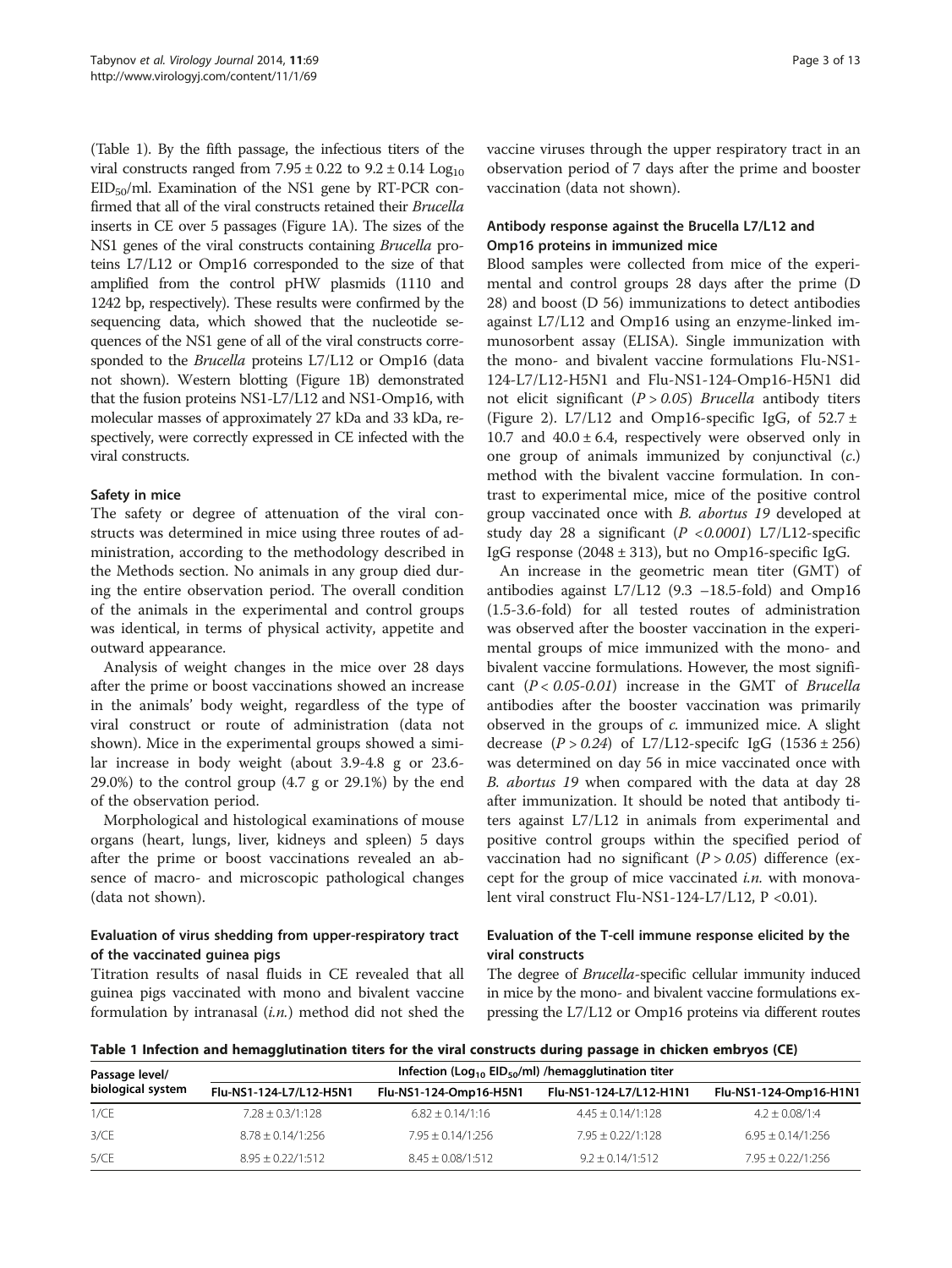<span id="page-3-0"></span>

of administration or by B. abortus 19 (D 56) was determined using an enzyme-linked immunospot assay (ELI-SPOT) assay 28 days after the boost vaccination. Compared to the control group (PBS), the mono- and bivalent vaccine formulations administered by prime-boost vaccination elicited a strong T-cell immune response  $(P < 0.005$  or  $P < 0.001$ ), regardless of the route of administration, as indicated by the presence of a large number of IFN-γproducing lymphocytes (ranging from  $112 \pm 9$  to  $651 \pm 45$ ) spots/4  $\times$  10<sup>5</sup> cells; Figure [3\)](#page-4-0). Compared to the group of animals vaccinated with the Flu-NS1-124-L7/L12 (Н5N1 + H1N1) viral constructs, the number of spots were significantly higher for the groups of mice vaccinated with the viral vectors encoding the Brucella Omp16 protein, especially when administered by the c.  $(P < 0.005$  or  $P < 0.0001$ ) and subcutaneous (s.c.;  $P < 0.05$  or  $P < 0.025$ ) routes. There was no significant difference  $(P > 0.05)$  in the number of spots for the individual viral constructs expressing the L7/

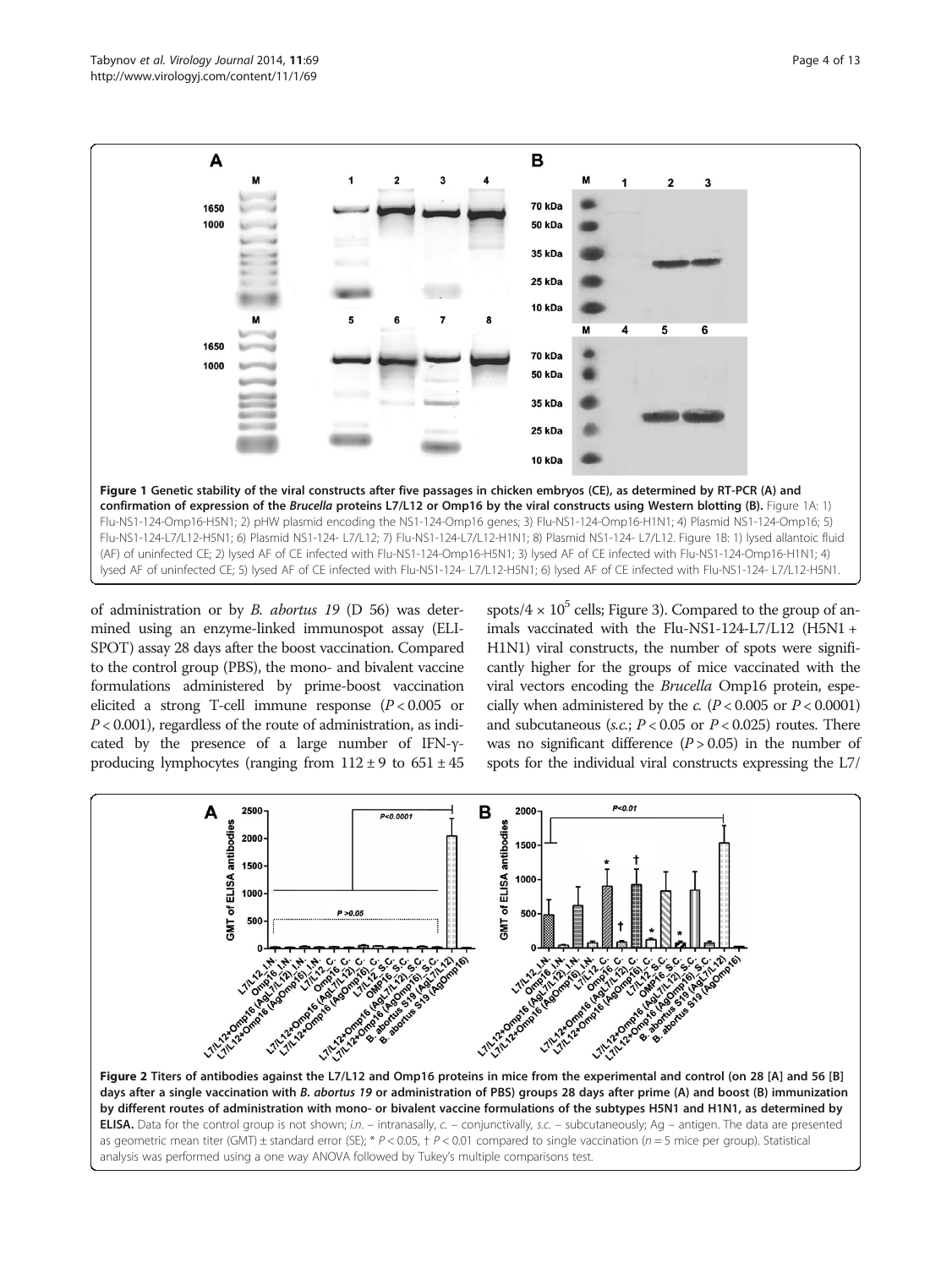<span id="page-4-0"></span>

L12 protein or Omp16 protein for the different routes of administration. Among all of the experimental groups of mice only two groups which were immunized by c. route with viral vectors encoding the Brucella Omp16 protein induced comparable number of spots ( $P > 0.05$ ) than did mice of the positive control group vaccinated with B. abortus 19. Spot numbers in remaining experimental groups were significantly lower ( $P < 0.01 - P < 0.0001$ ).

#### Study of protective efficacy

The protective efficacy of the mono- and bivalent vaccine formulations was investigated in a guinea pig model and compared to a commercial live vaccine produced from strain B. abortus 19, according to the methodology described in the [Methods](#page-7-0) section. The protective efficacy of the vaccines was evaluated using parameters such as the effectiveness of vaccination, index of infection (I.I. is the number of organs and lymph nodes from which Brucella bacteria were isolated), and bacterial load of the virulent B. abortus challenge strain 544 in spleens of vaccinated and unvaccinated (PBS) animals.

Compared to the control (PBS) group, all of the vaccines, regardless of the route of administration, provided significant protection  $(P < 0.01 - P < 0.001)$  of the guinea pigs against infection by the strain B. abortus 544 to some extent, in terms of bacterial load of the virulent strain in spleens of animals after challenge (Table [2](#page-5-0)). According to the I.I. (Figure [4](#page-5-0)) significant protection compared to the control (PBS) group was achieved only in the animals that were c. vaccinated with monovalent viral constructs expressing the Omp16 protein ( $P < 0.005$ ; effectiveness of vaccination 60%) and bivalent vaccine formulation expressing the L7/L12 and Omp16 proteins ( $P < 0.001$ ; effectiveness of vaccination 60%), and also in the animals vaccinated with B. abortus 19 ( $P < 0.0006$ ; effectiveness of vaccination 60%). It should be emphasized that the I.I. in animal groups vaccinated with the above-mentioned viral constructs were similar  $(P > 0.99)$  to those vaccinated with the commercial B. abortus 19 vaccine.

#### **Discussion**

The currently available commercial live Brucella vaccines have serious intrinsic drawbacks, which is why vaccination is restricted in many countries prone to brucellosis. This situation has motivated many researchers to develop new generations of vaccines which do not possess such drawbacks, but which can induce the same protection efficacy as commercial vaccines.

In our opinion, of the strategies currently being proposed, live vector vaccines are the most likely replacement for existing commercial vaccines against bovine brucellosis, given the long-term experience of their successful use in veterinary practice [\[30\]](#page-12-0).

In this study, we first developed recombinant influenza A viruses of the subtypes Н5N1 and H1N1 expressing Brucella ribosomal protein L7/L12 or Omp16, and then demonstrated that these vaccines could be used as new candidates for a brucellosis vaccine. The choice of the Brucella proteins L7/L12 and Omp16 as antigenic determinants was based on their immunodominance in eliciting Th1  $CD4^+$  and  $CD8^+$  T-cell immune responses [[8-10,13,14,16,20](#page-11-0)[,22\]](#page-12-0). In addition, it was previously shown that these recombinant proteins, both when pure, combined with adjuvants, or expressed by DNA vaccines, provided mice with good protection when challenged with virulent B. abortus 544 [\[8,10,13,14,20\]](#page-11-0).

A large body of data [\[31-34](#page-12-0)] has confirmed the ability of influenza viruses to infect cattle and elicit a serological reaction and, in some cases clinical disease, which provided the basis for choosing influenza A viruses as the vaccine vector in this study. Thus, the attenuated influenza A viruses selected as the vector should be able to infect cattle and express the recombinant Brucella proteins. The potential of the influenza A NS vector was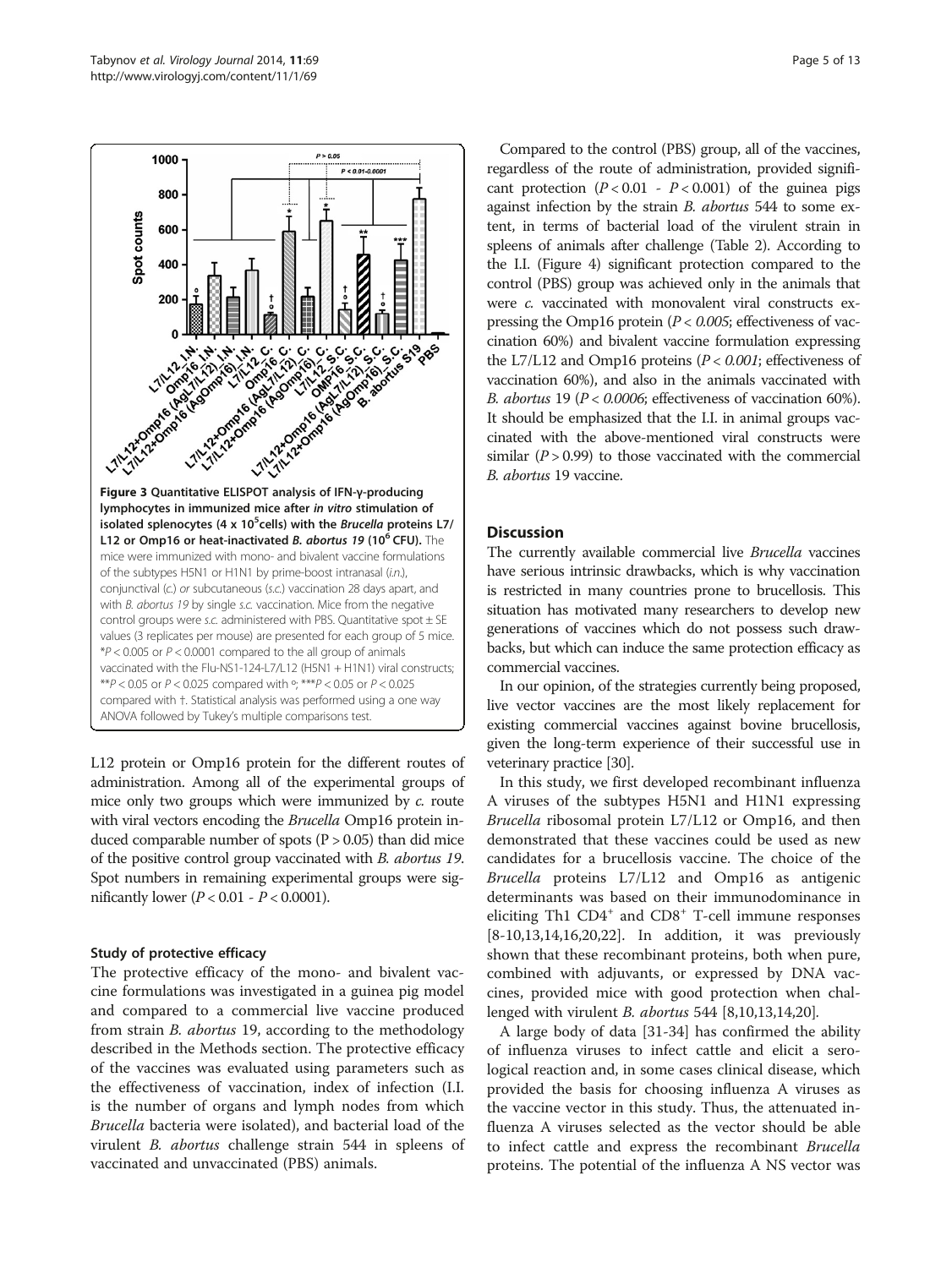| Vaccine                                                                       | Route of<br>administration | $Log10$ CFU/spleen<br>(mean $\pm$ SE) | Log <sub>10</sub><br>protection | *Value (P) |
|-------------------------------------------------------------------------------|----------------------------|---------------------------------------|---------------------------------|------------|
| Monovalent Flu-NS1-124-Omp 16 (H5 + H1)                                       | i.n.                       | $2.0 \pm 0.52$                        | 2.54                            | < 0.01     |
|                                                                               | С.                         | $0.76 \pm 0.44$                       | 3.78                            | < 0.001    |
|                                                                               | S.C.                       | $1.26 \pm 0.52$                       | 3.28                            | < 0.005    |
| Monovalent Flu-NS1-124-L7L12 (H5 + H1)                                        | i.n.                       | $1.22 \pm 0.50$                       | 3.32                            | < 0.001    |
|                                                                               | С.                         | $2.4 \pm 0.25$                        | 2.14                            | < 0.005    |
|                                                                               | S.C.                       | $1.46 \pm 0.39$                       | 3.08                            | < 0.001    |
| Bivalent vaccine formulation Flu-NS1-124-Omp 16 + Flu-NS1-124-L7L12 (H5 + H1) | i.n.                       | $1.28 \pm 0.52$                       | 3.26                            | < 0.005    |
|                                                                               | С.                         | $0.64 \pm 0.40$                       | 3.90                            | < 0.001    |
|                                                                               | S.C.                       | $1.68 \pm 0.51$                       | 2.86                            | < 0.005    |
| B. abortus 19                                                                 | S.C.                       | $0.42 \pm 0.26$                       | 4.12                            | < 0.001    |
| Control (PBS)                                                                 | S.C.                       | $4.54 \pm 0.43$                       | 0.00                            |            |

<span id="page-5-0"></span>Table 2 Degree of protective efficacy of the vaccines as evaluated by the isolation rate of Brucella from the spleens of guinea pigs challenged with the virulent strain B. abortus 544

i.n. - intranasally, c. - conjunctivally, s.c. - subcutaneously; \*compared with control group. Statistical analysis was performed using a one way ANOVA followed by Tukey's multiple comparisons test.

confirmed in our previous studies of the development of a tuberculosis vaccine [\[35](#page-12-0)].

On the basis of previous study [\[36\]](#page-12-0), and in order to achieve maximum expression of the Brucella proteins in vivo and elicit an increased T-cell immune response, the laboratory animals were immunized using a double vaccination schedule with viral constructs of the Н5N1 subtype (prime vaccination) and H1N1 subtype (booster vaccination). This immunization strategy effectively overcomes the immune background elicited against the viral vector during primary vaccination.

Since influenza viruses are primarily transmitted within droplets, and reproduce in the mucous membranes of the respiratory tract, the  $i.n$ . route was chosen for immunizing the animals, and the  $c$ . and  $s.c$ . routes were used for comparison. The mucosal routes of administration  $(i.n.$  and  $c.)$  were chosen as the mucous membranes are the main gateway for brucellosis infection, and these routes have been shown to provide immunized animals with a high level of protection against the virulent *B. abortus* strain [[13,](#page-11-0)[37\]](#page-12-0).

The first series of experiments established that despite the truncated nature of the NS1 gene, the viral constructs Flu-NS1-124-L7/L12-H5N1, Flu-NS1-124-Omp 16-H5N1, Flu-NS1-124-L7/L12-H1N1, and Flu-NS1-124- Omp16-H1N1 had good reproductive properties in CE over five consecutive passages and retained their Brucella inserts.



pig were immunized with mono- and bivalent vaccine formulations of the subtypes H5N1 or H1N1 by prime-boost intranasal (i.n.), conjunctival (c.) or subcutaneous (s.c.) vaccination 28 days apart, and with B. abortus 19 by single s.c. vaccination. Guinea pigs of the negative control groups were obtained s.c. of PBS. \* P < 0.005, \*\* P < 0.001, \*\*\* P < 0.0006 compared to negative control groups. Statistical analysis was performed using a one way ANOVA followed by Tukey's multiple comparisons test.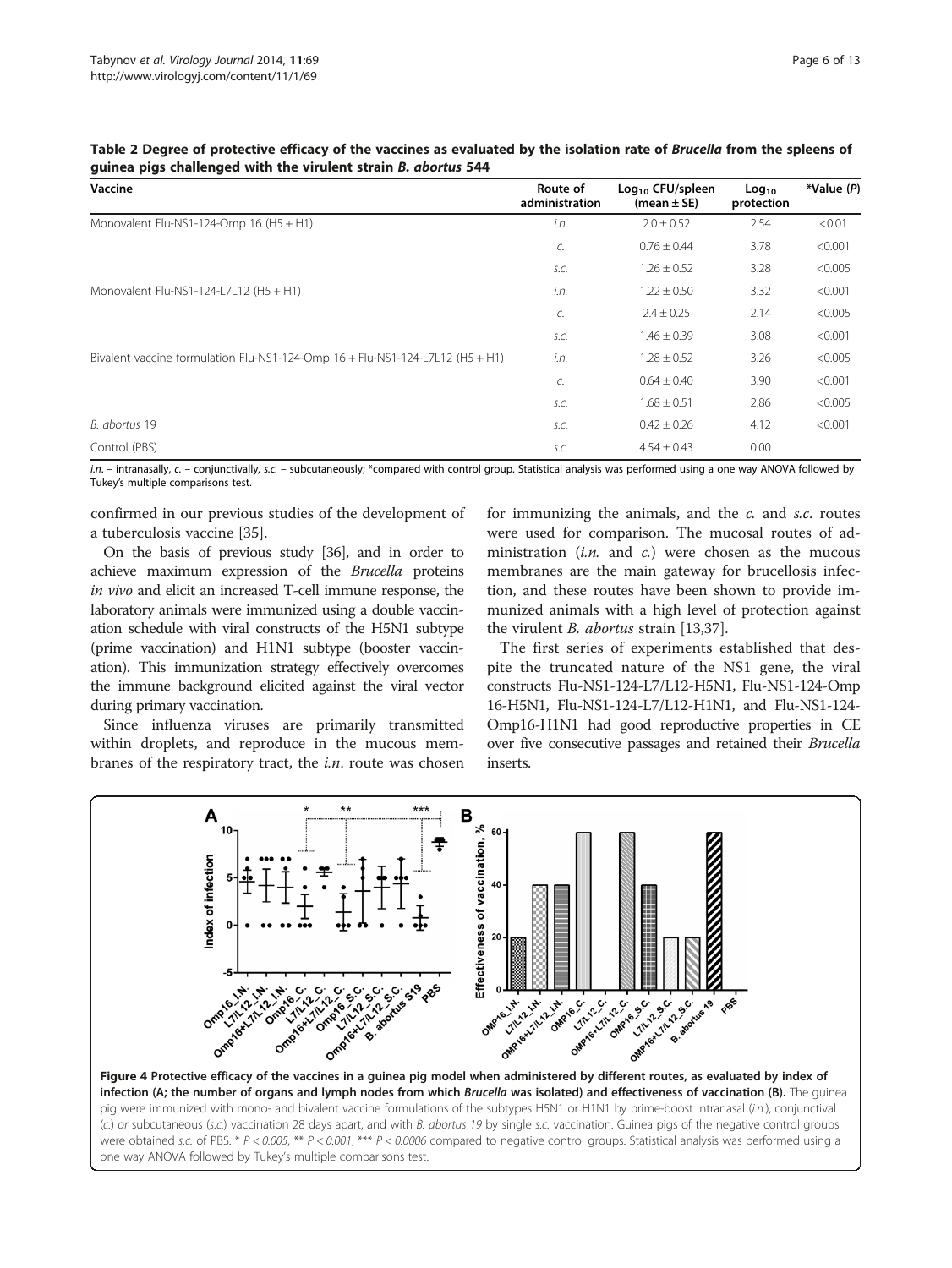In our previous studies, it was shown that as the size of the NS1 gene decreased in viral vectors, the degree of attenuation of the influenza A viruses increased [\[38](#page-12-0)]; however, it is well known that attenuation of influenza viruses may be dependent on the properties of the foreign insert in the C-terminal part of the truncated NS1 protein [\[39](#page-12-0)]. Therefore, we considered it necessary to study the safety or degree of attenuation of the constructed recombinant influenza A viruses in mice, which provide the most sensitive model for testing the safety of influenza vectors. Both the mono- and bivalent vaccine formulations containing Brucella inserts (L7/L12 or Omp16) in the NS1 gene were safe in mice when administered by the  $i.n., c.$  or  $s.c.$  routes. No deaths, loss of body weight or pathomorphological changes occurred in the mice over the entire observation period, which provided evidence for the attenuation of the influenza A viruses.

Moreover it has to be noted that all guinea pigs vaccinated with mono and bivalent vaccine formulation by i.n. method did not shed the vaccine viruses through their upper respiratory tract the entire week after the prime and booster vaccination. These results proved the replication-deficient properties of the virus vectors and confirm no danger of viral transmission from vaccinated to non-vaccinated animals or people. Interestingly, one vaccine vector is based on the prepandemic flu A/H5N1 delNS1 vaccine. It was shown previously that this vaccine is completely safe and immunogenic when tested in a variety of laboratory models (chickens, ferrets and rhesus macaques) [\[40](#page-12-0)] and humans [[41\]](#page-12-0). We can assume that this vaccine in the future can be used not only for cattle but also for humans.

Furthermore, the mono- and bivalent vaccine formulations of the subtypes Н5N1 and H1N1 elicited antigenspecific humoral and T-cell immune responses after prime-boost immunization via all of the tested routes of administration. The greatest antibody response (by ELISA) was obtained with the viral constructs expressing the Brucella protein L7/L12; and the greatest T-cell immune response by ELISPOT assay was obtained with viral constructs expressing the Omp16 protein (c. immunization), not inferior  $(P > 0.05)$  to commercial vaccine B. abortus 19. It should be noted that, as the humoral and cellular immune responses indicate, the bivalent vaccine formulation were in no way inferior  $(P > 0.05)$  to their monovalent variants, despite the lower (by half) dose injected; the bivalent vaccine formulation even somewhat surpassed their monovalent variants. We also demonstrated that single or combined injection of mice with viral constructs expressing two different Brucella proteins did not lead to interference between the constructs, as the mice immunized with bivalent vaccine formulation formed a humoral and cellular immune responses to both (L7/L12 or Omp16) protein of B. abortus. The optimal T-cell immune responses were achieved by the c. immunization route, despite the fact that influenza viruses primarily reproduce in respiratory tract organs. In our opinion, this is mainly due to the ability of influenza viruses to reproduce not only in the conjunctival mucous membrane, but also in the cells of the cornea thus priming the conjunctivaassociated lymphoid tissue (CALT) and eye-associated lymphoid tissue (EALT). CALT can detect antigens from the ocular surface, present the antigens and generate protective effector cells; together, these properties signify the presence of a mucosal immune system at the conjunctiva [[42](#page-12-0)-[44\]](#page-12-0). Theoretically, the administration of antigens into the conjunctival sac would additionally drain to the nasal-associated lymphoid tissue (NALT). It was shown previously that conjunctival or intraocular infection with influenza viruses stimulates the local as well as systemic immune response [\[45](#page-12-0)]. Another explanation for the higher cellular immunity obtained using viral constructs expressing Omp16 is that it Omp16 is able to act as an adjuvant and activate dendritic cells and macrophages in vitro, according to Pasquevich et al. [[46](#page-12-0)].

Data in mice have found a logical reflection in experiments with guinea pigs. Guinea pigs were chosen as model animals for studying the protective efficacy of the viral constructs in this study due to their higher resistance to influenza infection than mice [\[35\]](#page-12-0). In this case, the use of a more resistant animal model was a key condition for studying protective efficacy, since the vaccine is ultimately intended for cattle. Furthermore, according to Silva et al., guinea pigs are the most susceptible model for evaluating protective efficacy [\[28\]](#page-12-0) for the commercial live brucellosis vaccine produced from strain B. abortus 19, This strain was used as a reference in the present study. The protective efficacy of the vaccines was evaluated by assessing both the bacterial load of the virulent strain B. abortus 544 in spleens of vaccinated and unvaccinated animals, and by other parameters such as the effectiveness of vaccination and I.I. In our opinion, when taken together, these parameters provide a more complete and objective characterization of the protective efficacy of vaccines.

In this study, guinea pigs were challenged with B. *abortus* 544 at a dose of  $5 \times 10$  CFU/animal, while in other similar studies, mice were used as the model animals and higher doses of  $4 \times 10^4$  -  $5 \times 10^5$  CFU were administered [\[6,13,20](#page-11-0)]. Our previous studies (unpublished data) showed that s.c. administration of five B. abortus 544 microbial cells caused generalized infection (minimum infective dose) in guinea pigs. On this basis, a dose of ten times the minimum infective dose, i.e.,  $5 \times$ 10 CFU/animal, was used to evaluate the protective efficacy of the vaccines. This dose enabled a more objective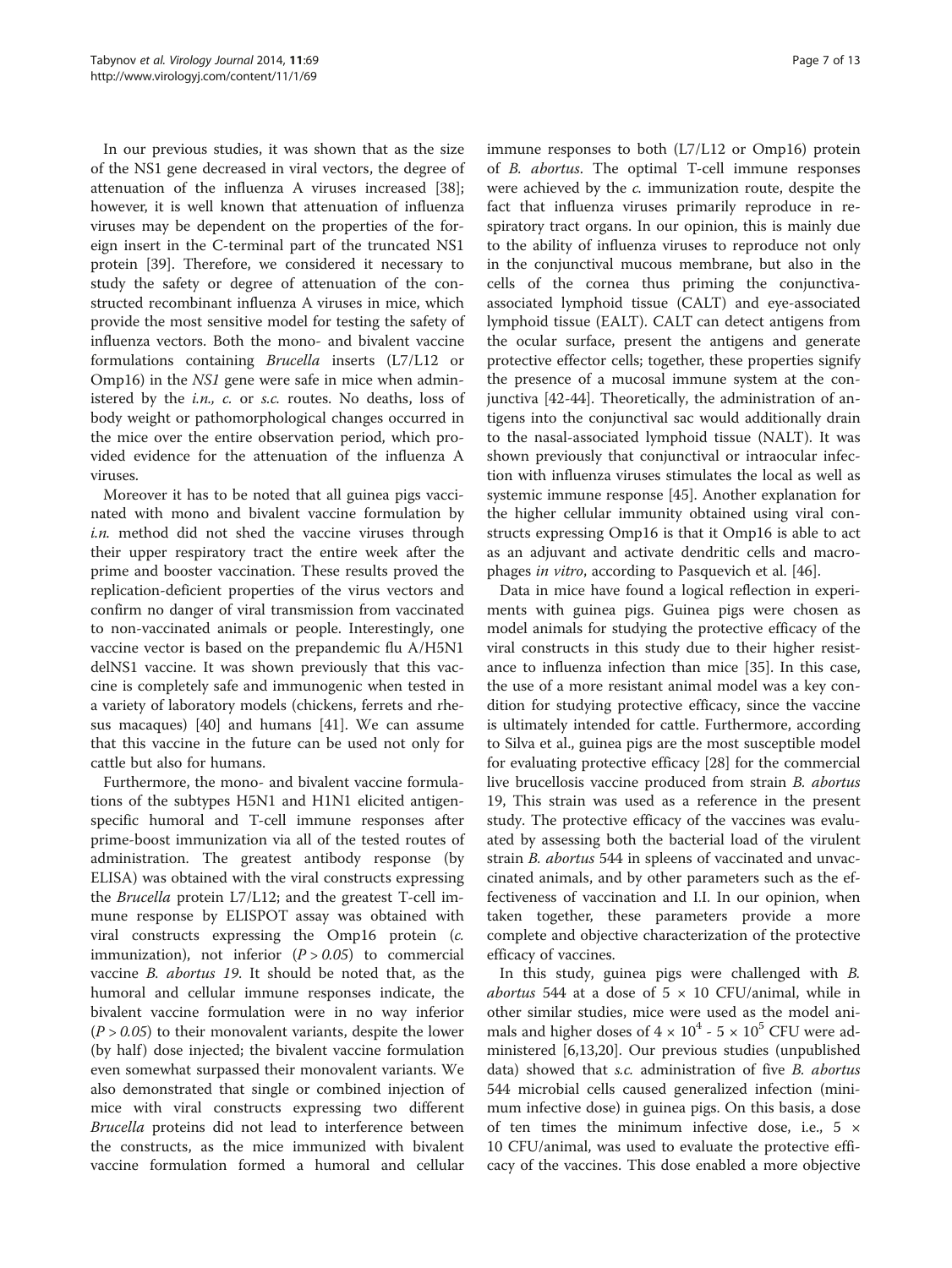<span id="page-7-0"></span>comparative evaluation of the protective efficacy of the vaccines.

In terms of the effectiveness of vaccination, I.I., and isolation rate, the highest levels of protection were achieved in the guinea pigs which were  $c$ . vaccinated with monovalent viral constructs expressing the Omp16 protein and bivalent vaccine formulation expressing the L7/L12 and Omp16 proteins. It is noteworthy that the groups revealing the highest protective efficacy also induced also the best cellmediated immunity. These experiments demonstrated that the monovalent viral constructs expressing the Omp16 protein and bivalent vaccine formulation expressing the L7/ L12 and Omp16 proteins, when administered in primeboost c. immunization mode, were comparable in terms vaccine effectiveness and protective efficacy to the commercial live vaccine produced from strain B. abortus 19 in guinea pigs. It should be noted that the results obtained in the present study was successfully used in evaluating the immunogenicity and efficacy of our vector vaccine in cattle. It has been established that the administration of the vector vaccine via the c. method of vaccination promoted formation of IgG antibodies (with a predominance of antibodies of isotype IgG2a) in cattle against Brucella L7/L12 and Omp16 proteins in ELISA. Moreover, these vaccines in cattle induced a strong antigen-specific T-cell immune response and provided a high level of protection efficacy comparable to those of the commercial B. abortus S19 vaccine [\[47\]](#page-12-0).

## Conclusions

Thus, we conclude that administration of recombinant influenza A viruses of the Н5N1 and H1N1 subtypes expressing L7/L12 or Omp16 in prime-boost *i.n.*, *c.* or *s.c.* immunization modes is safe; induce antigen-specific humoral and T-cell immune responses in laboratory animals, and, most importantly, provide a high degree of protective efficacy which is comparable to that offered by a commercial live vaccine produced from strain B. abortus 19. On this basis, we propose that this recombinant influenza A viruses represent a novel, effective candidate vaccine against B. abortus.

## Methods

## Cells

The Vero (kidney epithelial cells isolated from an African green monkey) and MDCK (Madin-Darby Canine Kidney) cell lines originated from the American Type Culture Collection (Manassas, VA, USA). Vero adapted to grow in serum-free medium were maintained in a serum-free OPTIPRO medium (GIBCO). MDCK cells were cultivated in a 1:1 mixture of DMEM and Ham's F12 medium containing 2% heat inactivated fetal bovine serum (FBS; SH30071; HyClone, Logan, UT, USA) and 4 mMLglutamine.

#### Bacterial strains

The vaccine strain B. abortus 19 (Shchelkovsky Biokombinat, Moscow oblast, Russia) and the virulent strain B. abortus 544 (obtained from our institute's collection of microorganisms) were used in this study. The bacterial cells were cultured under aerobic conditions in tryptone soy agar (TSA; Sigma, St. Louis, MO, USA) at 37°C. All experiments with live Brucella were performed in biosafety level 3 facilities. Escherichia coli strain T7 (New England Biolabs, Frankfurt am Main, Deutschland, UK) was used to prepare the recombinant proteins. The E. coli cultures were routinely grown at 37°C in Luria-Bertani (LB) broth or agar which was supplemented, when required, with 100 μg/ml ampicillin.

#### Generation of viruses

All viruses were generated by a standard reverse genetics method using 8 bidirectional plasmids pHW2000 [\[48](#page-12-0)]. Briefly, Vero cells were co-transfected by LonzaNucleofector<sup>™</sup> (Cologne, Germany) technique with 0.5 μg/μl of plasmids encoding the PB1, PB2, PA, NP, M gens and NS (chimeric) gene of А/Puerto Rico/8/34 (H1N1) virus; and the HA and NA genes of A/chicken/Astana/6/05 (H5N1) or А/New Caledonia/20/99 (H1N1) strains. The HA protein sequence of the H5 virus was attenuated by means of exchanging its polybasic cleavage site to one containing a trypsin-dependent sequence. The NS genes were modified to express NS1 fusion proteins containing a sequence of 124 N-terminal amino acids from the NS1 protein coupled with a sequences of B. abortus derived proteins: L7/L12 (GenBank: AAA19863.1) or Omp16 (GenBank: AAA59360.1), ended with double stop codon. Brucella sequences were obtained synthetically. The supernatants of transfected cells were used for inoculation into 10-day-old CE (Lohmann Tierzucht GmbH, Cuxhaven, Germany]) which was incubated at 34°С for 48 h. Vaccine batches were produced in CE after three egg passages of viral constructs.

## Genetic stability of the viral constructs

Five consecutive passages of four of the viral constructs were accumulated in 10-day-old CE for genetic stability testing. The allantoic cavity of the CE were infected using 10−<sup>4</sup> dilutions of inoculate. The genetic stability of the viral constructs was confirmed by reverse transcriptionpolymerase chain reaction (RT-PCR [\[49\]](#page-12-0)) using NS segment specific primers (sense 5′-ACTACTTCTAGA GAAGACAAAGCAAAAGCAGGGTGACA-3′ and antisense 5′-ACTACTCTGCAGATTAACCC TCACTAAAA GTAGAAACAAG-3′). At passages 1, 3 and 5; the size of the NS amplicons was compared to those of pHW plasmids encoding the corresponding genes. The NS1-fusion protein encoding genes of the viral constructs were sequenced at passages 1, 3 and 5 using the Sanger method with the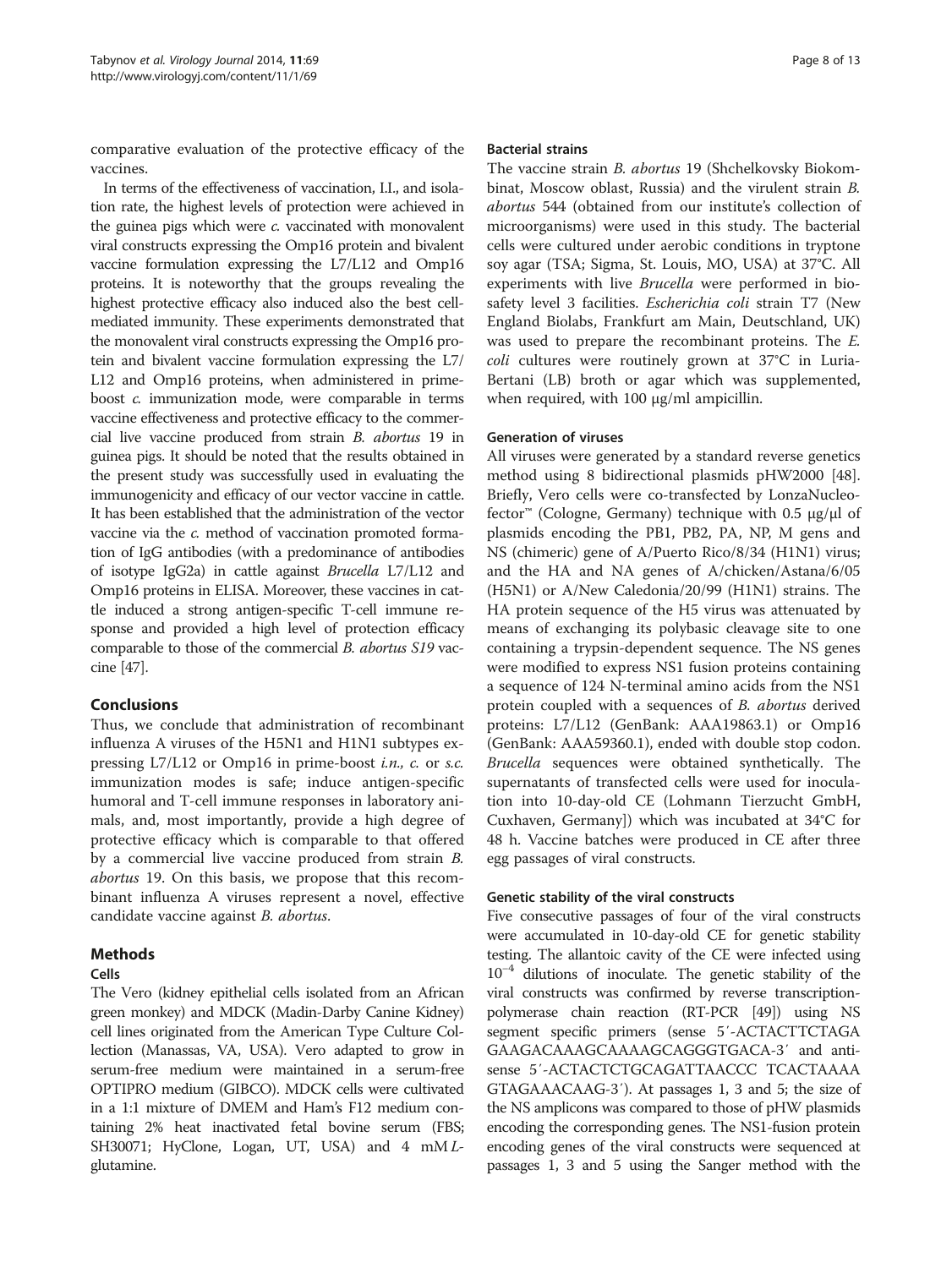commercial kit Prism BigDye™ Terminator v3.1 (ABI, Foster City, CA, USA) on a automatic 16-capillary sequencer Genetic Analyser 3130 ×l (ABI).

#### Determination of the infectious titers of the viruses

The infectious titers of the viruses were determined using 10-day old specific pathogen free (SPF) embryonated chicken eggs by standard methods. Viral suspensions  $(10^{-1} - 10^{-9})$  dilutions) were prepared in PBS (pH 7.2) and the allantoic cavities of four CE were infected with 0.2 ml of each dilution. The CE were incubated at  $34 \pm 0.5^{\circ}$ C at a relative humidity of  $60 \pm 5\%$  for 48 h. After cooling by the drop method, the viral titers were determined by the hemagglutination assay [\[50](#page-12-0)]. Viral titers were calculated using the method of Reed and Muench [[51\]](#page-12-0), and expressed as  $Log<sub>10</sub> EID<sub>50</sub>/ml$ .

## Production of recombinant Brucella proteins

In order to obtain the recombinant L7/L12 and Omp16 proteins, the nucleotide sequences of the genes were amplified from the genomic DNA of B. abortus 19 and cloned into рЕТ (Novagen, Darmstadt, Germany) plasmid vectors, bacterial DNA was isolated using PrepManUltra kits (ABI). The primers used to amplify the genes are listed in Table 3. Amplification was performed in 50 μl reactions containing 5 μl of 10× PCR buffer (Qiagen, Hilden, Germany), 1 μl of 10 mM dNTPs (NEB), 0.1 μl DNA, 1 μl of each primer (20 pmol/μl), and 0.25 μl Taq DNA polymerase (2.5 U; Qiagen). Amplification conditions were as follows: 94°C for 5 min; 30 cycles of 94°C for 1 min, 50°C for 1 min and 72°C for 2 min; and a final extension at 72°C for 7 min. The amplified PCR products of the L7/L12 and Omp16 genes were cloned into the рЕТ26 expression vector using the XhoI and NdeI sites; the recombinant L7/L12 protein contained a 6-HIS tag at the N- and C-termini, and the recombinant Omp16 protein contained a 6-HIS tag at the C-terminus. Next, E. coli strain T7 cells were transformed with the recombinant expression plasmids, and the recombinant proteins were purified using Ni-NTA Agarose (MCLAB, South San Francisco, CA, USA) according to the manufacturer's instructions. The purified proteins were identified by sodium dodecyl sulfatepolyacrylamide gel electrophoresis (SDS-PAGE) and Western blot assays. The purified protein was stored at – 70°C until use for ELISA or for in vitro stimulation of splenocytes.

## Western blot analysis of the expression of Brucella proteins

Samples of allantoic fluid from uninfected CE and CE infected with the viral constructs Flu-NS1-124-L7/L12- H5N1, Flu-NS1-124-Omp16-H5N1, Flu-NS1-124-L7/L12- H1N1, or Flu-NS1-124-Omp16-H1N1 were mixed with RIPA lysis buffer (Sigma) in a 1:1 ratio, heated at 100°С for 5 min and centrifuged for 5 min at 13,000 rpm. Electrophoretic separation of the proteins was performed using 12% SDS-PAGE gels, and Coomassie G-250 dye or Western blotting was used to visualize the proteins. For Western blotting, the proteins were transferred to nitrocellulose membranes. The membranes were blocked at room temperature for 1 h in blocking buffer (150 mМ NaCl, 20 mM Tris–HCl, pH 7.5, containing 5% skimmed milk powder). The blot was probed with rabbit anti L7/L12 or Omp16 serum (Eurogentec S.A., Belgium) at a dilution 1:2000 in blocking buffer containing 0.1% Tween-20 for 2 h at room temperature. Following 3 washes with TBST buffer (150 mM NaCl, 20 mM Tris–HCl, pH 7.5, 0.1% Tween-20), the blot was incubated for  $1 - 2$  h at room temperature in G-alkaline phosphatase-conjugated goat-anti-rabbit IgG antibody (Sigma) [[8](#page-11-0)]. The membranes were washed three times for 10 min each with TBST buffer, and then the bands were visualized by the addition of BCIP/NBT substrate (Sigma).

## Laboratory animals and bioethics

This study used 150 female BALB/c mice aged 6-8-weeksold weighing 15 to 18 g (Charles River Laboratories, Erkrath, Germany) and 55 female outbreed guinea pigs weighing 300–350 g (National Center for Expertise of Drugs, Medical Products and Equipment, Almaty, Kazakhstan). The laboratory mice were randomly divided into 11 groups: nine experimental prime-boost groups ( $n = 14$  per group) immunized with the mono- or bivalent vaccine formulations either *i.n.* ( $n = 42$ ), *c.* ( $n = 42$ ) or *s.c.* ( $n = 42$ ), one negative (PBS) control group (s.c.,  $n = 14$ ), and one positive (*B*. *abortus* 19) control group (*s.c.*,  $n = 10$ ). The guinea pigs were divided into 11 groups: nine experimental ( $n = 5$  per group) prime-boost groups immunized with the mono- or bivalent vaccine formulations *i.n.* ( $n = 15$ ), *c.* ( $n = 15$ ) or *s.c.* 

| Gene                            | Primer     | Sequence                                       |
|---------------------------------|------------|------------------------------------------------|
| Omp16 (GenBank ID: AAA59360)    | omp16-f    | 5'- CG <b>CATATG</b> CGCCGTATCCAGTCGATTGCA -3' |
|                                 | omp16-r    | 5'- CGCTCGAGCCTTCCGGCCCCGTTGAGAA -3'           |
| L7/L12 (GenBank ID: AAA19863.1) | $17/112-f$ | 5'-CG <b>CATATG</b> GGAATTTCAAAAGCAAGTCT-3'    |
|                                 | $17/112-r$ | 5'-CGCTCGAGGCGCGACAGCGTCACGGCCT-3'             |

Restriction sites are bold-faced, and start codons are shown in italics.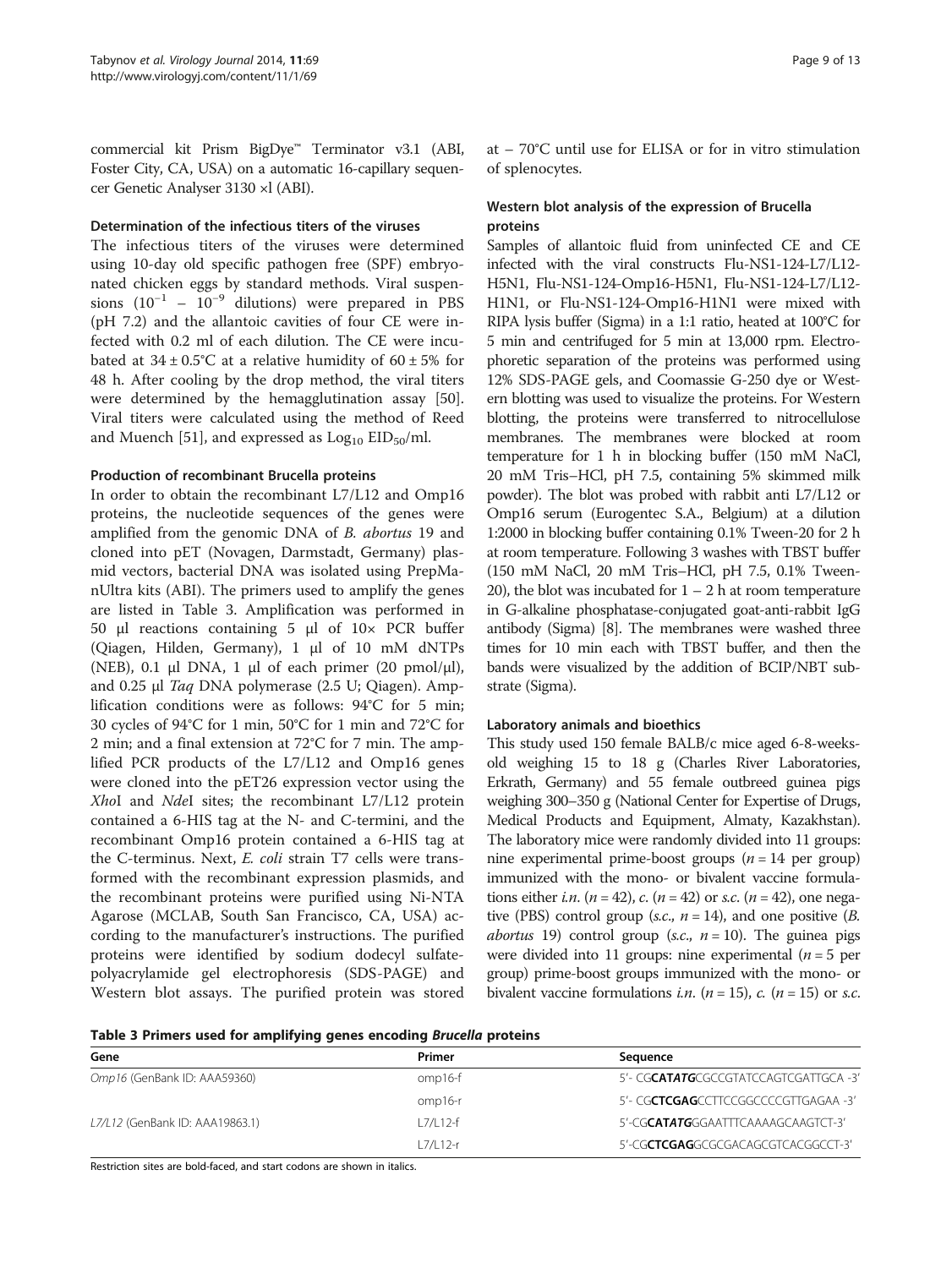$(n = 15)$ , one negative (PBS) control group (s.c.,  $n = 5$ ), and one positive control group vaccinated with B. abortus 19 (s.c.,  $n = 5$ ). The absence of outward signs of disease and homogeneity of the groups by body weight  $(\pm 20%)$  were used as eligibility criteria for randomization. Experimental and control groups of animals were kept in different rooms during the entire experiment and all animals had free access to water and standard rodent diet.

This study was carried out in compliance with national and international laws and guidelines on laboratory animal handling. The protocol was approved by the Committee on the Ethics of Animal Experiments of the Research Institute for Biological Safety Problems Science Committee of the Ministry of Education and Science of the Republic of Kazakhstan (Permit Number: 1012/405).

#### Immunization

After light anesthesia with methoxyflurane (Abbott Laboratories, Abbot Park, Illinois, USA), the mice and guinea pigs were  $i.n., c.$  or s.c. immunized twice with recombinant influenza A viruses of the Н5N1 subtype (prime vaccination) and H1N1 subtype (booster vaccination) 28 days apart. A detailed immunization chart for the animals is shown in Table 4. Guinea pigs and mice from the positive control group were immunized once s.c. with the attenuated strain B. abortus 19 at a dose of  $2 \times 10^9$  CFU/animal and  $10^5$  CFU/animal, respectively. Mice and guinea pigs of the negative control groups were obtained s.c. 200 μl of PBS.

#### Evaluation of the safety of the viral constructs in mice

The safety of the viral constructs (or their degree of attenuation) was evaluated in mice, and compared to the negative (PBS) control group. For this purpose, the vaccinated mice were observed daily. Safety was evaluated by monitoring the animals' survival rate, overall condition, behavior and weight changes. Following necropsy morphological and histological examinations were performed.

The animals' survival rate, overall condition and behavior after immunization were evaluated over a 56-day clinical observation period. The animals were weighed 0 and every day during 1–28 days after each vaccination.

## Sampling

To evaluate the safety of the vaccine vectors, two animals from each experimental and negative control group were euthanized by cervical dislocation 5 days after each vaccination ( $n = 36$ ). The heart, lungs, liver, kidneys and spleen were excised for histological examination from the euthanized mice after a post-mortem pathologicalanatomical examination. Twenty-eight days after the prime (D 28) and boost (D 56) vaccinations, five mice from each experimental, negative and positive control group were euthanized and the spleens were collected

|  |  |  | Table 4 Scheme of immunization of animals with recombinant influenza A viruses of the subtypes H5N1 and H1N1 |  |  |  |
|--|--|--|--------------------------------------------------------------------------------------------------------------|--|--|--|
|--|--|--|--------------------------------------------------------------------------------------------------------------|--|--|--|

|        | Species Viral construct                                                   | Route of<br>administration                                                                     | Number of<br>animals                                                                                 | Prime vaccination dose | <b>Boost vaccination dose</b><br>(H5N1), Log <sub>10</sub> EID <sub>50</sub> /animal (H1N1), Log <sub>10</sub> EID <sub>50</sub> /animal |
|--------|---------------------------------------------------------------------------|------------------------------------------------------------------------------------------------|------------------------------------------------------------------------------------------------------|------------------------|------------------------------------------------------------------------------------------------------------------------------------------|
| Mice   | Monovalent Flu-NS1-124-L7/L12                                             | i.n.                                                                                           | 10                                                                                                   | 5.97                   | 6.39                                                                                                                                     |
|        |                                                                           | C.                                                                                             | 10                                                                                                   | 5.58                   | 6.08                                                                                                                                     |
|        |                                                                           | S.C.                                                                                           | 10                                                                                                   | 6.58                   | 7.00                                                                                                                                     |
|        | Monovalent Flu-NS1-124-Omp16                                              | i.n.                                                                                           | 10                                                                                                   | 5.51                   | 5.64                                                                                                                                     |
|        |                                                                           | C.                                                                                             | 10                                                                                                   | 5.20                   | 5.33                                                                                                                                     |
|        |                                                                           | S.C.                                                                                           | 10                                                                                                   | 6.12                   | 6.25                                                                                                                                     |
|        | Bivalent vaccine formulation Flu-NS1-124-L7/<br>$L12 + Flu-NS1-124-Opp16$ | i.n.                                                                                           | 10                                                                                                   | $5.58 + 5.20$          | $6.08 + 5.33$                                                                                                                            |
|        |                                                                           | C.                                                                                             | 10                                                                                                   | $5.27 + 4.89$          | $5.69 + 4.99$                                                                                                                            |
|        |                                                                           | S.C.                                                                                           | 10                                                                                                   | $6.27 + 5.81$          | $6.69 + 5.94$                                                                                                                            |
| Guinea | Monovalent Flu-NS1-124-L7/L12                                             | 5<br>i.n.<br>5<br>C.<br>5<br>S.C.<br>5<br>i.n.<br>5<br>C.<br>5<br>S.C.<br>5<br>i.n.<br>5<br>C. |                                                                                                      | 6.28                   | 6.70                                                                                                                                     |
| pigs   |                                                                           |                                                                                                | 5.89<br>6.58<br>5.82<br>5.51<br>6.12<br>$5.97 + 5.51$<br>$5.58 + 5.20$<br>5<br>$6.27 + 5.81$<br>S.C. | 6.39                   |                                                                                                                                          |
|        |                                                                           |                                                                                                |                                                                                                      |                        | 7.00                                                                                                                                     |
|        | Monovalent Flu-NS1-124-Omp16                                              |                                                                                                |                                                                                                      |                        | 5.95                                                                                                                                     |
|        |                                                                           |                                                                                                |                                                                                                      |                        | 5.64                                                                                                                                     |
|        |                                                                           |                                                                                                |                                                                                                      |                        | 6.25                                                                                                                                     |
|        | Bivalent vaccine formulation Flu-NS1-124-L7/                              |                                                                                                |                                                                                                      |                        | $6.39 + 5.64$                                                                                                                            |
|        | $L12 + Flu-NS1-124-Omp16$                                                 |                                                                                                |                                                                                                      |                        | $6.00 + 5.30$                                                                                                                            |
|        |                                                                           |                                                                                                |                                                                                                      |                        | $6.69 + 5.94$                                                                                                                            |

The amounts of inoculate for the intranasal (i.n.), conjunctival (c.) or subcutaneous (s.c.) immunization routes were 50, 25, and 200 <sup>μ</sup>l for mice, and 100, 50 and 200 μl for guinea pigs, respectively.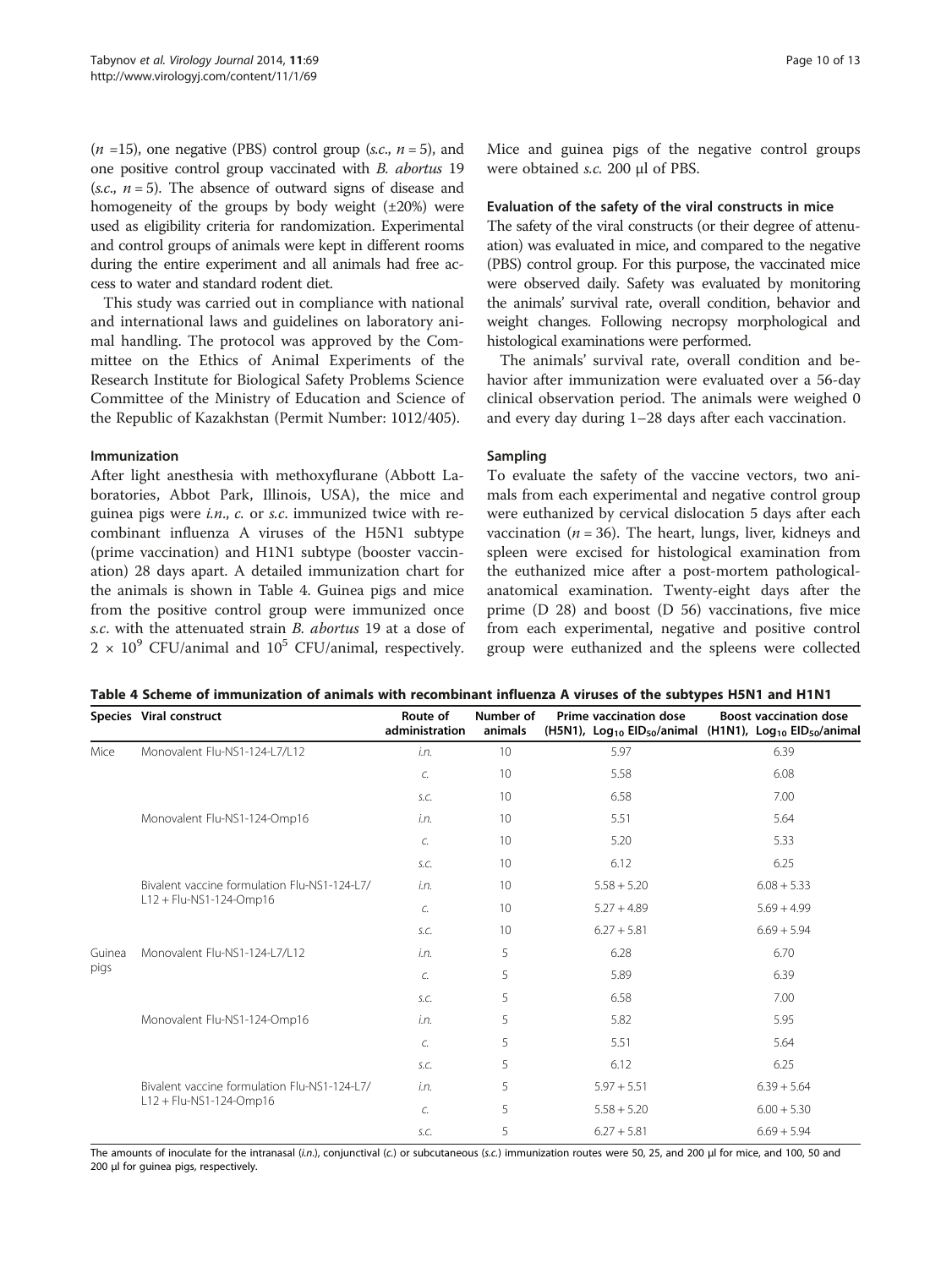aseptically to determine the cellular immunity level using an ELISPOT. Blood samples were collected to identify antibodies against the Brucella proteins L7/L12 and Omp16 using ELISA. Nasal swabs were collected everyday during one week after each *i.n.* vaccination with mono – and bivalent vaccine formulations and eluted in tubes containing 1 ml of virus transport media (sterile solution of calf infusion broth, fraction V of bovine albumin, gentamicin sulphate, and Fungizone®) to evaluate the virus shedding. After brief centrifugation the nasal fluids were kept at - 70°C until titration in 10 day-old CE.

#### Histological examination

The heart, lungs, liver, kidneys and spleen were collected from the immunized mice for histological examinations. Histological analysis was performed according to standard procedures using hematoxylin-eosin (Sintakon, St. Petersburg, Russia) stained sections.

## Isolation of lymphocyte cell populations and ELISPOT assay

Spleens were mechanically dissociated into single cell suspensions and filtered through cell strainers (BD Falcon, BD Biosciences, San Jose, CA, USA). Red blood cells were lysed using ACK solution (150 mM NH<sub>4</sub>Cl, 1 mM KHCO<sub>3</sub>, 0.1 mM Na<sub>2</sub>-EDTA, pH 7.3). Splenocytes were cultured at  $37^{\circ}$ C in  $5\%$  CO<sub>2</sub> in 96-well flatbottomed plates at an initial density of  $4 \times 10^5$  cells/well in RPMI-1640 medium supplemented with 2 mM L-glutamine and 10% heat-inactivated FCS (Sigma), in the presence of 0.8 μg of purified L7/L12 protein or Omp16 protein or heat-inactivated B. abortus 19 ( $10^6$  CFU/well), or no additives (unstimulated control). To determine the numbers of cytokine-producing T cells, spleen cells were stimulated in vitro for 48 h with L7/L12 protein or Omp16 protein or heat-inactivated B. abortus 19, collected, and IFN-γ was detected by an ELISPOT assay utilizing Multiscreen-IP Millipore plates (Millipore, Bedford, MA). All assays were performed in triplicate. The spot number corresponding to the IFN-γ-producing cells was calculated using an ELISPOT spot counter (Biorader 4000 PRO-X; BIOSYS GmbH, Germany). Cells incubated in the absence of a stimulating antigen developed  $<$ 15 spots/4  $\times$  10<sup>5</sup> cells.

## ELISA

Ninety-six well microtiter plates (Nunc, Roskilde, Denmark) were coated overnight with 2 μg/ml L7/L12 protein or Omp16 protein in PBS, blocked for 1 h using PBS-1% ovalbumin (PBS-OVA; 200 μl/well), and washed with PBS containing 0.05% Tween-20 (PBS/Tw). Serial two-fold dilutions of the serum samples from immunized mice (100 μl/well) diluted in PBS/OVA were added

to the plates and incubated for 1 h at room temperature. After washing (4×), anti-rabbit IgG-HRP (100 μl of 1:2000/well, Dako, Cambridge, UK) was added and the plates were incubated for 1 h at room temperature. Following a washing step  $(4x)$ , the plates were incubated with the substrate O-phenylenediamine (OPD; 100 μl/ well; Norgen Biotek Corp., Ontario, Canada). The colorimetric reaction was stopped with 2.5 M  $H_2SO_4$  (100 μl/ well) and the optical density values were measured at 492 nm (reference wavelength, 620 nm). The cut-off value for titer determination was calculated based on the mean OD values of wells containing only buffer (blank) + three standard deviations. Endpoint serum ELISA titers are presented as GMT ± standard error (SE).

#### Evaluation of protective efficacy

Twenty-eight days after the boost vaccination, guinea pigs from the experimental  $(n = 45)$  and negative (PBS) control groups were challenged s.c. with the virulent strain *B. abortus* 544 at a dose of  $5 \times 10^2$  CFU/animal. Guinea pigs from the positive control group  $(n = 5)$  were challenged in a similar manner 56 days after a single immunization with the vaccine strain B. abortus 19. Thirty days post-challenge, all of the guinea pigs were euthanized by  $CO<sub>2</sub>$  asphyxiation and aseptically autopsied to remove the following organs: retropharyngeal, lower cervical, right and left inguinal and paraaortic lymph nodes, and liver, kidney, spleen, and bone marrow. The organs were plated onto TSA plates and the plates were incubated at 37°С for 4 weeks. During this time the growth of bacterial colonies was periodically counted. An animal was considered to be infected if a Brucella colony was detected from one or more organs. The results of the bacteriological examination were evaluated as the number of animals from which no colonies were isolated (effectiveness of vaccination) and by the index of infection (the number of organs and lymph nodes from which were isolated Brucella).

Determination of virulent Brucella from the spleens of challenged animals was used as an additional indicator of evaluation of protective efficacy. For this purpose, the collected spleens were homogenized in 2 ml of 0.1% Triton-PBS, and 100 μl aliquots of 10-fold serial dilutions were plated in triplicate onto TSA plates, incubated for 14 days at 37°C, and the number of CFU were counted.  $Log_{10}$  units of protection were calculated as the mean  $log_{10}$  numbers of CFU of the negative control group (PBS) minus the mean  $log_{10}$  number of CFU of the experimental group.

## Statistical analysis

The difference in antibody titers to Brucella L7/L12 and Omp16 proteins in ELISA and IFN-ץ producing cell in ELISPOT assay between the groups of mice depending on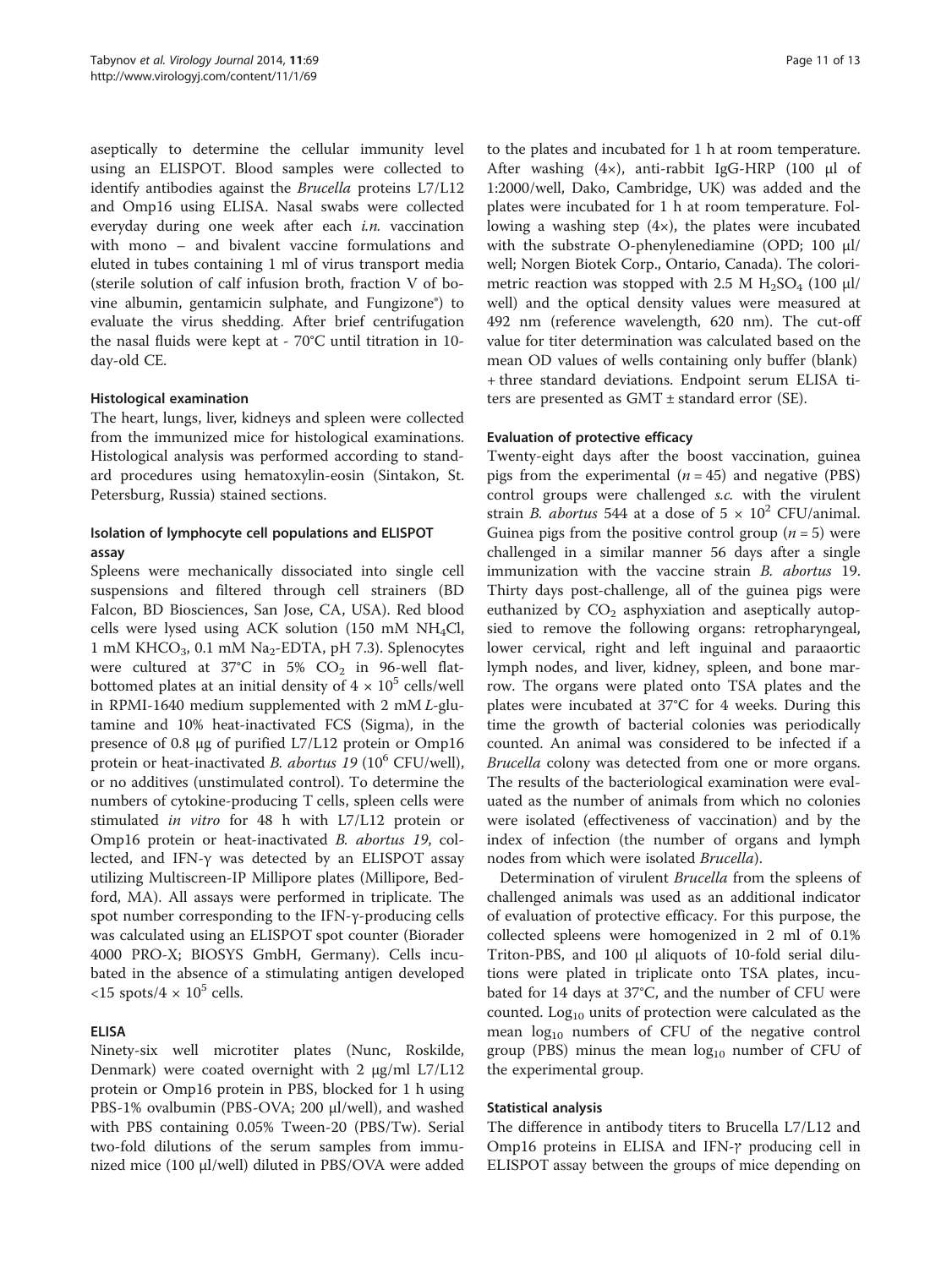<span id="page-11-0"></span>the vaccine formulation and methods of administration was performed using one way ANOVA followed by Tukey's multiple comparisons test.

When defining a protective of mono-or bivalent vaccine formulations the difference between the experimental, positive and the negative control groups (PBS) in the number (log10 CFU) allocated B. abortus 544 from the spleen of guinea pigs and I.I. after challenge was determined using a one way ANOVA followed by Tukey's multiple comparisons test.

P values < 0.05 were considered significant.

#### Competing interests

KT, AS, ZhK, KS, BY, ShR, NZ, NA, NS, BKh are employees of the republican government enterprise on the basis of economic control rights «Research Institute for Biological Safety Problems» (RIBSP) of Science Committee of Ministry of Education and Science of the Republic of Kazakhstan. Other co-authors like IK, BF and AE are employees of a private company HSC Development GmbH, Tulln, Austria. The new recombinant influenza A H5N1 and H1N1 viruses expressing the Brucella ribosomal protein L7/L12 or outer membrane protein (Omp) - 16 is the joint development of the two abovementioned organizations which is described in this work. On the generated recombinant influenza viruses and a method of their application are submitted at the national patent applications (entitled: «The recombinant strains of influenza A virus expressing brucellosis immunodominant proteins destined for specific prophylaxis of brucellosis», registration number is 2013/7090.1). At the moment we are preparing an application for an international patent. In adherence to the Virology Journal guidelines, RIBSP and HSC Development GmbH will make freely available any materials and information described in the publication that are reasonably requested by others for the purpose of academic, non-commercial research. This does not alter the authors' adherence to all the Virology Journal policies on sharing data and materials.

#### Authors' contributions

KT, AS and ZhK conceived and designed the experiments. ZhK, KS, BY, ShR, NZ, NA, NS, BKh, IK, BF and AE performed the experiments. KT, AS and AE analyzed the data. ShR, NZ, NA and NS contributed to the work with data analysis and interpretation of results. KT wrote the paper. All authors read and approved the final manuscript.

#### Acknowledgements

The authors would like to express their gratitude to employees of the Research Institute for Biological Safety Problems, E.M. Kozhamkulov, D.A. Inkarbekov and T.M. Gotskina for their assistance in studying the safety and immunogenicity of the viral constructs; to O.V. Chervyakova, V.M. Strochkov and S. Sadikalieva for assistance in determining the genetic stability of the viral constructs and production of recombinant Brucella proteins. The work was carried out under the project "Development of Products for Preventing Bovine Brucellosis" as part of the research program "Bovine Brucellosis: Monitoring the Epizoological Situation and Developing Means of Diagnosis and Prevention" for 2012–2014 funded by the Science Committee of the Ministry of Education and Science of the Republic of Kazakhstan.

#### Author details

<sup>1</sup>The Research Institute for Biological Safety Problems, Zhambulskaya oblast, Kordaiskiy rayon, Gvardeisky, Republic of Kazakhstan. <sup>2</sup>HSC Development GmbH, Tulln, Austria.

#### Received: 22 February 2014 Accepted: 4 April 2014 Published: 10 April 2014

#### References

- Godfroid J, Cloeckaert A, Liautard JP, Kohler S, Fretin D, Walravens K, Garin-Bastuji B, Letesson JJ: From the discovery of the Malta fever's agent to the discovery of a marine mammal reservoir, brucellosis has continuously been a re-emerging zoonosis. Vet Res 2005, 36:313–326.
- 2. Schurig GG, Sriranganathan N, Corbel MJ: Brucellosis vaccines: past, present and future. Vet Microbiol 2002, 90:479–496.
- 3. Ashford DA, di Pietra J, Lingappa J, Woods C, Noll H, Neville B, Weyant R, Bragg SL, Spiegel RA, Tappero J, Perkins BA: Adverse events in humans associated with accidental exposure to the livestock brucellosis vaccine RB51. Vaccine 2004, 22:3435–3439.
- 4. Jiang X, Baldwin CL: Effects of cytokines on intracellular growth of Brucella abortus. Infect Immun 1993, 61:124–134.
- 5. Oliveira SC, Splitter GA: CD8<sup>+</sup> type 1 CD44hi CD45 RBloT lymphocytes control intracellular Brucella abortus infection as demonstrated in major histocompatibility complex class I- and class II-deficient mice. Eur J Immunol 1995, 25:2551–2557.
- 6. Al-Mariri A, Tibor A, Mertens P, De Bolle X, Michel P, Godefroid J, Walravens K, Letesson, JJ: Protection of BALB/c mice against Brucella abortus 544 challenge by vaccination with bacterioferritin or P39 recombinant proteins with CpGoligodeoxynucleotides as adjuvant. Infect Immun 2001, 69:4816–4822.
- 7. Tabatabai LB, Pugh GW Jr: Modulation of immune responses in Balb/c mice vaccinated with Brucellaabortus Cu-Zn superoxide dismutase synthetic peptide vaccine. Vaccine 1994, 12:919–924.
- 8. Oliveira SC, Splitter GA: Immunization of mice with recombinant L7/L12 ribosomal protein confers protection against Brucella abortus infection. Vaccine 1996, 14:959–962.
- Oliveira SC, Zhu Y, Splitter G: Sequences of the rplJL operon containing the L10 and L7/L12 genes from Brucella abortus. Gene 1994, 140:137–138.
- 10. Oliveira SC, Zhu Y, Splitter GA: Recombinant L7/L12 ribosomal protein and gamma-irradiated Brucella abortus induce a T-helper 1 subset response from murine CD4+ T cells. Immunology 1994, 83:659–664.
- 11. Oliveira SC, Harms JS, Banai M, Splitter GA: Recombinant Brucella abortus proteins that induce proliferation and gamma-interferon secretion by CD4+ T cells from Brucella-vaccinated mice and delayed-type hypersensitivity in sensitized guinea pigs. Cell Immunol 1996, 172:262-268.
- 12. Cassataro J, Estein SM, Pasquevich KA, Velikovsky CA, de laBarrera S, Bowden R, Fossati CA, Giambartolomei GH: Vaccination with the recombinant Brucella outer membrane protein 31 or a derived 27-amino-acid synthetic peptide elicits a CD4+ T helper 1 response that protects against Brucella melitensis infection. Infect Immun 2005, 73:8079–8088.
- 13. Pasquevich KA, Estein SM, García Samartino C, Zwerdling A, Coria LM, Barrionuevo P, Fossati CA, Giambartolomei GH, Cassataro J: Immunization with recombinant Brucella species outer membrane protein Omp16 or Omp19 in adjuvant induces specific CD4+ and CD8+ T cells as well as systemic and oral protection against Brucella abortus infection. Infect Immun 2009, 77:436–445.
- 14. Mallick AI, Singha H, Chaudhuri P, Nadeem A, Khan SA, Dar KA, Owais M: Liposomised recombinant ribosomal L7/L12 protein protects BALB/c mice against Brucella abortus 544 infection. Vaccine 2007, 25:3692–3704.
- 15. Leclercq S, Harms JS, Oliveira SC: Enhanced efficacy of DNA vaccines against an intracellular bacterial pathogen by genetic adjuvants. Curr Pharm Biotechnol 2003, 4:99–107.
- 16. Kurar E, Splitter GA: Nucleic acid vaccination of Brucella abortus ribosomal L7/L12 gene elicits immune response. Vaccine 1997, 15:1851–1857.
- 17. Oñate AA, Céspedes S, Cabrera A, Rivers R, González A, Muñoz C, Folch H, Andrews E: A DNA vaccine encoding Cu, Zn superoxide dismutase of Brucella abortus induces protective immunity in BALB/c mice. Infect Immun 2003, 71:4857–4861.
- 18. Mayfield JE, Bricker BJ, Godfrey H, Crosby RM, Knight DJ, Halling SM, Balinsky D, Tabatabai LB: The cloning, expression, and nucleotide sequence of a gene coding for an immunogenic Brucella abortus protein. Gene 1988, 63:1–9.
- 19. Cassataro J, Velikovsky CA, de la Barrera S, Estein SM, Bruno L, Bowden R, Pasquevich KA, Fossati CA, Giambartolomei GH: A DNA vaccine coding for the Brucella outer membrane protein 31 confers protection against B. melitensis and B. ovis infection by eliciting a specific cytotoxic response. Infect Immun 2005, 73:6537–6546.
- 20. Luo D, Ni B, Li P, Shi W, Zhang S, Han Y, Mao L, He Y, Wu Y, Wang X: Protective immunity elicited by a divalent DNA vaccine encoding both the L7/L12 and Omp16 genes of Brucella abortus in BALB/c mice. Infect Immun 2006, 74:2734–2741.
- 21. Harms JS, Durward MA, Magnani DM, Splitter GA: Evaluation of recombinant invasive, non-pathogenic Eschericia coli as a vaccine vector against the intracellular pathogen. J Immune Based Ther Vaccines 2009, 7:1. doi:10.1186/1476-8518-7-1.